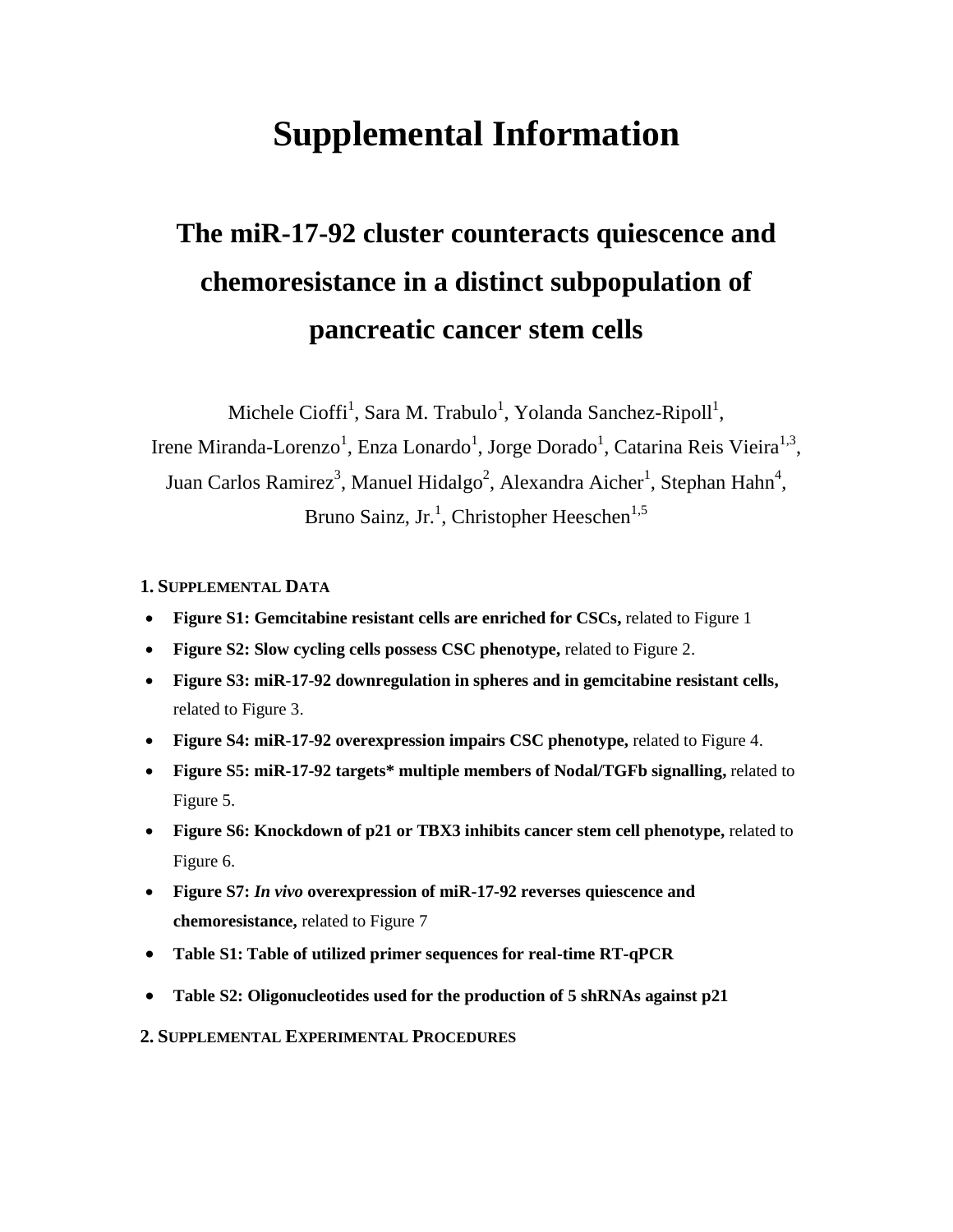#### **1. SUPLEMENTAL FIGURE LEGENDS**

**Figure S1 – Gemcitabine resistant cells are enriched for CSCs.** (**A**) Flow cytometry for surface expression of CD133, SSEA1, and CXCR4 in Gemcitabine resistant cells versus control cells. (**B**) QPCR analysis of pluripotency-associated genes (**left panel**) and genes related to EMT (**right panel**). (**C**) QPCR analysis for expression of TGFBR2, ALK4, SMAD2, SMAD4, and TBX3 in gemcitabine resistant cells versus control cells. (**D**) QPCR analysis for the expression of ABC transporters (ABCC1 and ABCG2) and Gemcitabine transporters (hENT1, hENT2, hCNT1, and hCNT3) in gemcitabine resistant cells versus control cells. Data are normalized for ß-Actin expression. (**E**) Flow cytometry analysis of gemcitabine treated tumors depleted by MACS for mouse CD45 and mouse CD146**.**

**Figure S2 – Slow cycling cells possess CSC phenotype.** (**A**) Flow cytometry for surface expression of CD133, SSEA1, and CXCR4 in PKH26+ and PKH26– cells, respectively (**B**) Sphere formation capacity of PKH26+ versus PKH26– cells isolated from A6l, 253, and 354 PDAC tumors ( $n=3$ ;  $*P<0.05$ ).

**Figure S3 – miR-17-92 downregulation in spheres and in gemcitabine resistant cells.** (**A**) QPCR analysis for the expression of miR-17-92 family members in Gemcitabine resistant cells and spheres versus respective control cells. (**B**) QPCR analysis for the expression of miR-17-92 family members in PKH26+ and PKH26– cells isolated from 185 and 354 PDAC tumors. (**C**) Western blot analysis for the expression of the cell cycle regulator p21 in adherent cells treated with antagomir-17-92 versus antagomir-Ctrl. (**D**) *In vivo* tumorigenicity of A6L and 185 treated with antagomir-17-92 versus antagomir-Ctrl.

**Figure S4 – miR-17-92 overexpression impairs CSC phenotype.** (**A**) Lentiviral overexpression of miR-17-92 in CSCs. Representative images of GFP expression post infection (**upper panel**), illustration of the utilized sorting strategy (**middle panel**), and qPCR analysis for the expression of miR-17-92 family members in GFP sorted cells (**lower panel**). (**B**) QPCR analysis for the expression of pluripotency-associated genes in miR-17-92 cells versus miR-Ctrl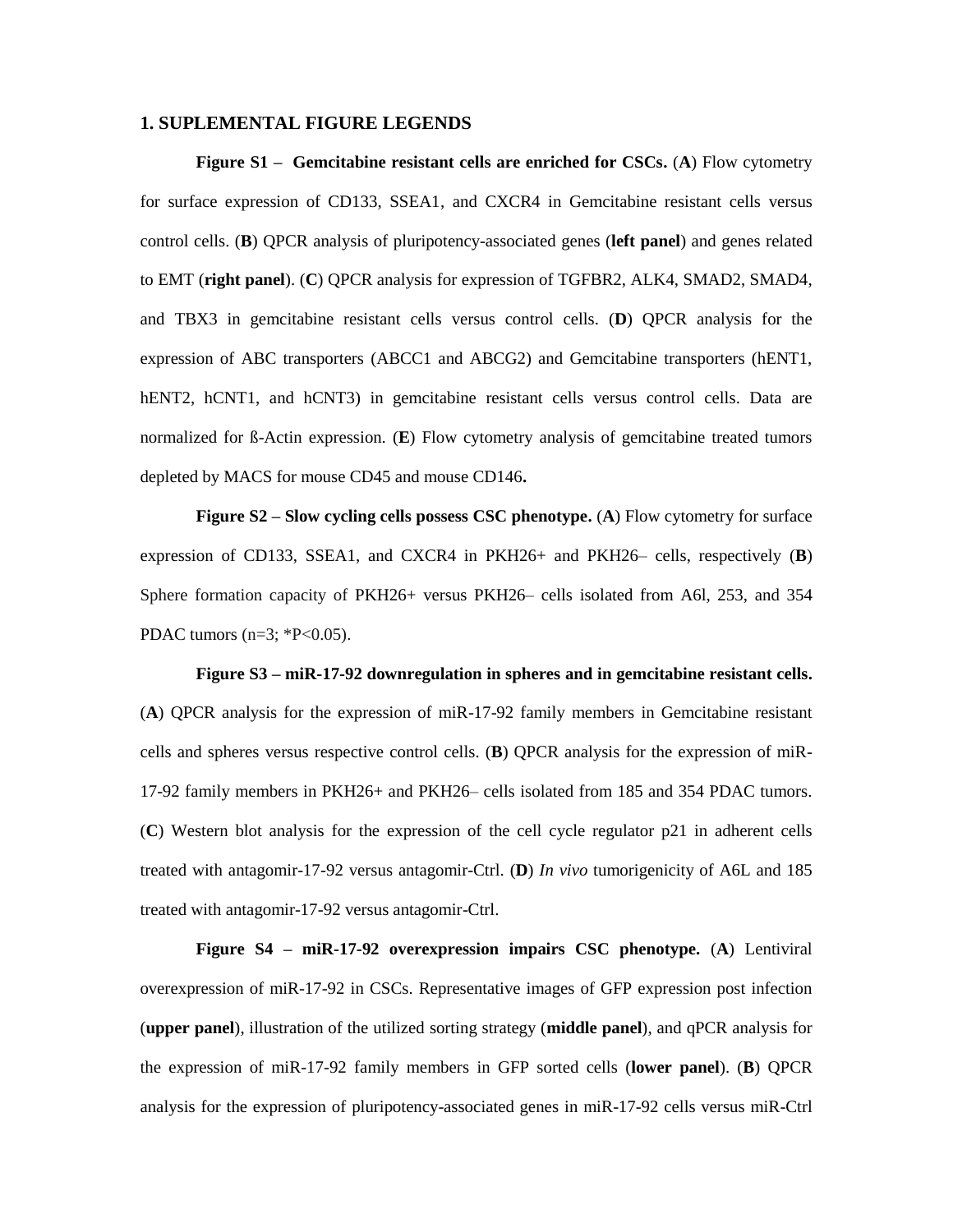cells. (**C**) Representative images for ß-galactosidase staining in miR-17-92 cells versus miR-Ctrl cells. (**D**) Percentage of PKH26+ cells over a period of 4 weeks in miR-17-92 cells versus miR-Ctrl. (**E**) Sphere counts during serial *in vivo* passaging of miR-17-92 cells versus miR-Ctrl cells. (**F**) Cell cycle analysis using Ki67 and DAPI of cell freshly isolated cells after serial *in vivo* passaging. (**G**) Quantification of migratory activity in the wound-healing assay with stimulation of TGF-ß1 or NODAL in the presence or absence of the ALK4,5,7 inhibitor SB 431502.

#### **Figure S5 – miR-17-92 target multiple members of NODAL/TGF-ß1 signaling.** (**A**)

Sequence alignment of miR-17-92 family members' seed sequence in *TGFBR2* 3′ UTR, *ALK4* 3′ UTR, *SMAD2* 3′ UTR*, SMAD4* 3′ UTR*, p21* 3′ UTR*, p57* 3′ UTR, and *TBX3* 3′ UTR. (**B**) QPCR analysis for the expression of miR-17-92 family members 96h after induction with Doxycycline. (**C**) RTqPCR analysis of miR-17-92 target genes after 24h of treatment with single antagomirs against each of the six members of the miR-17-92 cluster.

**Figure S6 – Knockdown of p21 or TBX3 inhibits cancer stem cell phenotype.**  (**A**) Representative images of invaded cells **(left panel).** Percentage of invading cells (Ctrl versus sh-p21) through Matrigel<sup>TM</sup> following stimulation with FBS, NODAL or TGF- $\beta$ 1 (right panel). (**B**) RTqPCR analysis of TBX3 mRNA levels in multiple PDAC sphere cultures (s) compared to their respective adherent controls ( $n = 3$ ; \*p < 0.05). (C) Western blot analysis for the expression of TBX3 in cells sorted for CD133 surface expression (**upper panel**) and densitometric quantification of the western blot (**lower panel**). (**D**) QPCR analysis for the expression of TBX3 in cells sorted for ALK4 surface expression. (E) Percentage of invading cells through Matrigel<sup>TM</sup> following stimulation with NODAL, ACTIVIN or TGF- $\beta$ 1 (n = 3; \*p < 0.05).

**Figure S7:** *In vivo* **overexpression of miR-17-92 reverses quiescence and chemoresistance.** Treatment effects of gemcitabine and abraxaen in miR-17-92 overexpressing cells in established tumors derived from **(A)** A6L and (**B**) 185 cells, respectively, in immunocompromised mice. The mean tumor volume is given; n 6 tumors per group. P value was determined by Student t test.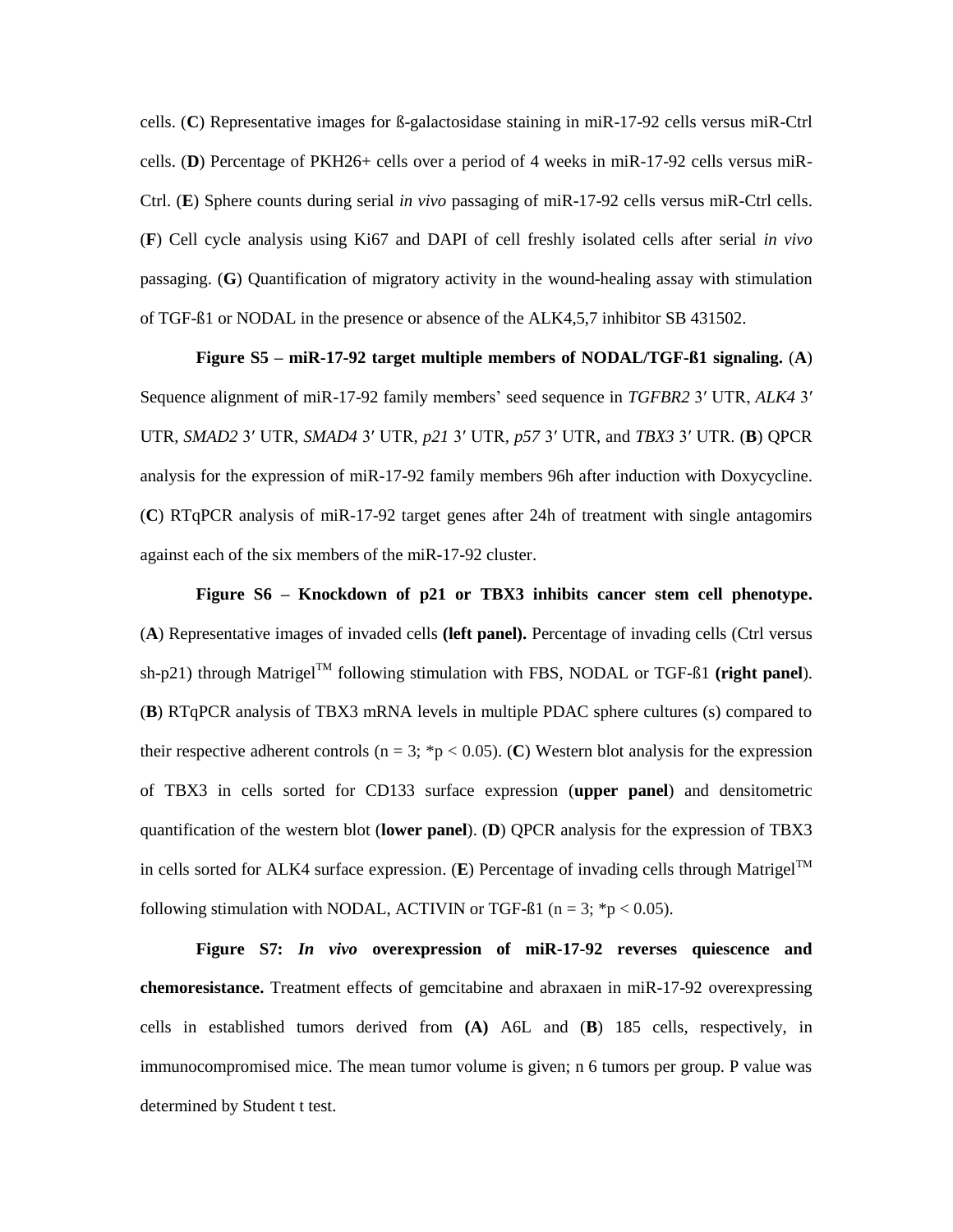### **SUPPLEMENTARY MATERIALS & METHODS**

**Sphere formation assay.** Spheres were generated by culturing  $\sim 2 \times 10^4$  pancreatic cancer cells in suspension in serum-free DMEM/F12 medium supplemented with B27 (1:50, Invitrogen, Alcobendas, Spain), 20ng/ml bFGF and 50units/ml pen/strep for a total of 7 days, allowing spheres to reach a size of  $>75\mu$ m. For serial passaging, 7-day-old spheres were harvested using 40µm cell strainers, dissociated into single cells, and then re-cultured for 7 additional days as previously described (Lonardo et al. 2011).

*RNA preparation and quantitative real-time PCR*. Total RNAs from human primary pancreatic cancer cells and spheres were extracted with TRIzol (Life Technologies Inc.) according to the manufacturer's instructions. One microgram of total RNA was used for cDNA synthesis with SuperScript II reverse transcriptase (Life Technologies) and random hexamers. Quantitative real-time PCR was performed using SYBR Green PCR master mix (QIAGEN), according to the manufacturer's instructions. The list of utilized primers is depicted in **Table S1**.

*Microarray analysis of miRNA.* Total RNA concentrations extracted with Trizol were measured using a NanoDrop spectrophotometer (NanoDrop Technologies, Wilmington, DE). The miRNA microarray experiments were performed using the Agilent Microarray Platform (Agilent Technology, Foster city, CA) G4471A-025987 miRNA array composed by 866 human miRNAs probes and the Human Gene Expression 4x44K v2 Microarray contain 34,127 Entrez Gene RNAs. 100ng total RNA was hybridized to the miRNA array and for each miRNA, multiple probes were spotted on the array. In addition, multiple spots were included as negative controls. The arrays were scanned using an Agilent Technology G2565BA scanner and the scanned images were processed using the Feature Extraction software package version 9.5 (Agilent Technology). For data processing, we performed a global normalization via quantile normalization for each set of sample pairs and subsequently a pair wise comparison via unpaired t-test and Benjamini Hochberg correction for false discovery rate.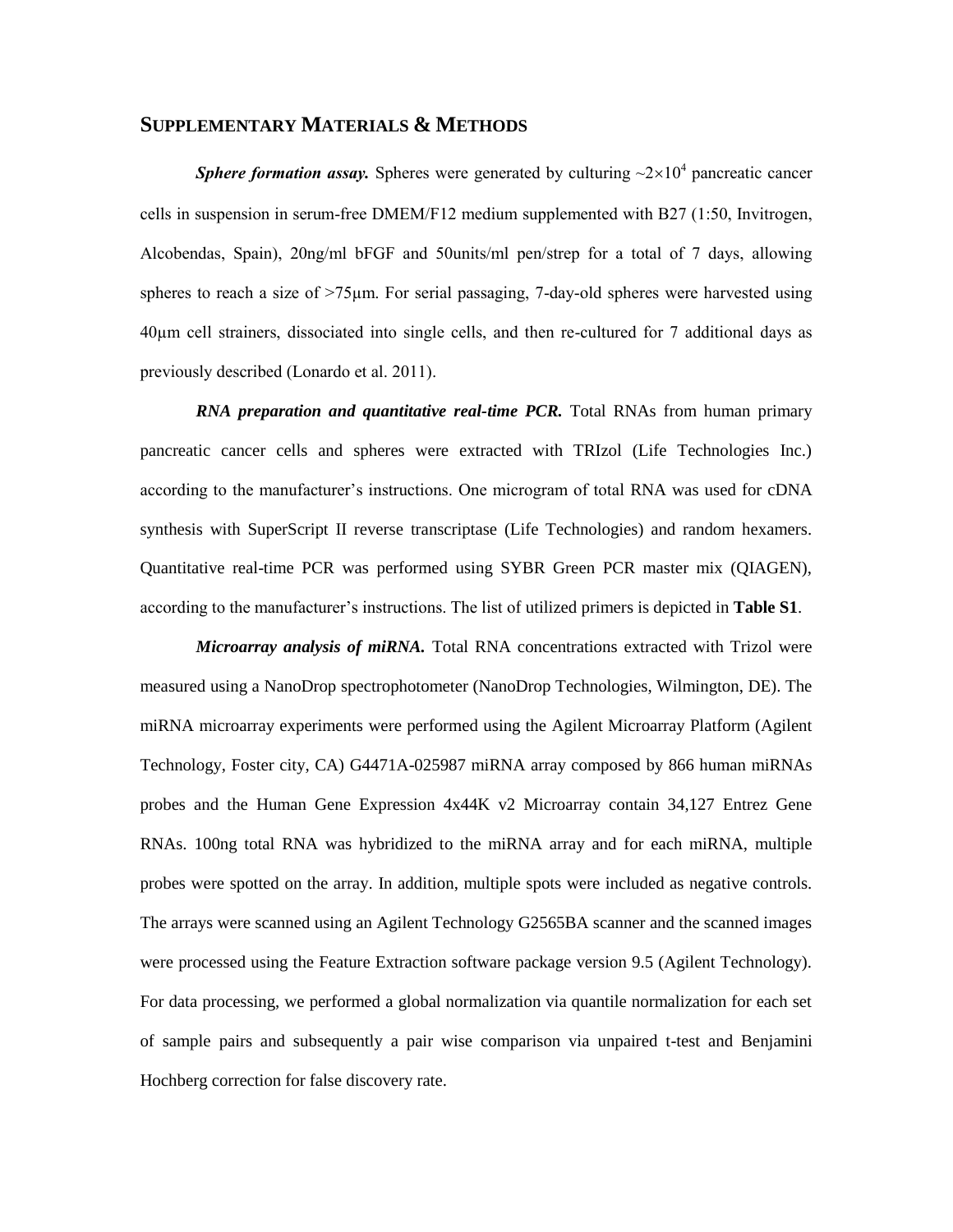*Quantification of mature miRNA levels using quantitative real-time PCR.* For miRNA analysis, one microgram of total RNA was reverse-transcribed using the NCode VILO miRNA cDNA synthesis kit according to the manufacturer's instructions (Invitrogen). This step adds a polyadenylate tail to the miRNA population within the total RNA samples. The resulting cDNA was subjected to real-time PCR using SYBR Green ER qPCR Mix (Invitrogen). The Universal qPCR Primer was provided in the VILO kit and the forward primer for miR-17, 18a, 19a, 19b, 20a, 92, Snord95 and Snord44 were purchasing from Qiagen.

*Generation of Lentivirus.* To stably over-express the miR-17-92 cluster we used lentiviral particles carrying the pre-miR-17-92 cluster in the pcopGFP lentivector (System Biosciences, Mountain View, CA) and pPACK packaging mixture. To produce lentiviral particles carrying a doxycycline-inducible pre-miR-17-92 cluster, a custom lentiviral vector was constructed, with constitutively expressed mCherry and M2rtTA (a reverse doxycycline transactivator), and a custom-designed promoter with the doxycycline operator and a minimal CMV promoter, under which the miR-17-92, amplified by PCR from pLVX-eG2N-1792 (construct previously described), was cloned. Replication-incompetent lentiviral particles were then produced by calcium-phosphate transfection of HEK293T cells using the packaging plasmids pMD.2G (VSV-G) and pPAX2 and the shuttle vector pInd-miR-17-92-mCherry. Six hours post transfection, the medium was refreshed and 48 h later, the medium was collected, cleared by low-speed centrifugation, filtered through 0.45m pore-size PVDF filters, and stored in aliquots at –80ºC. To construct the lentiviral vectors carrying different shRNAs targeting p21, a forward and a reverse oligonucleotide for each shRNA was designed, in order to reconstitute the shRNAs through a hybridization PCR and to introduce restriction sites at the 5' and 3' ends of the shRNA for subsequent cloning. The shRNA oligonucleotides are listed in **Table S2**. The shRNAs were cloned into the lentiviral vector pLVX-shRNA2 from Clontech, under the control of the U6 promoter and with a zsGreen fluorescent protein reporter. Replication-incompetent lentiviral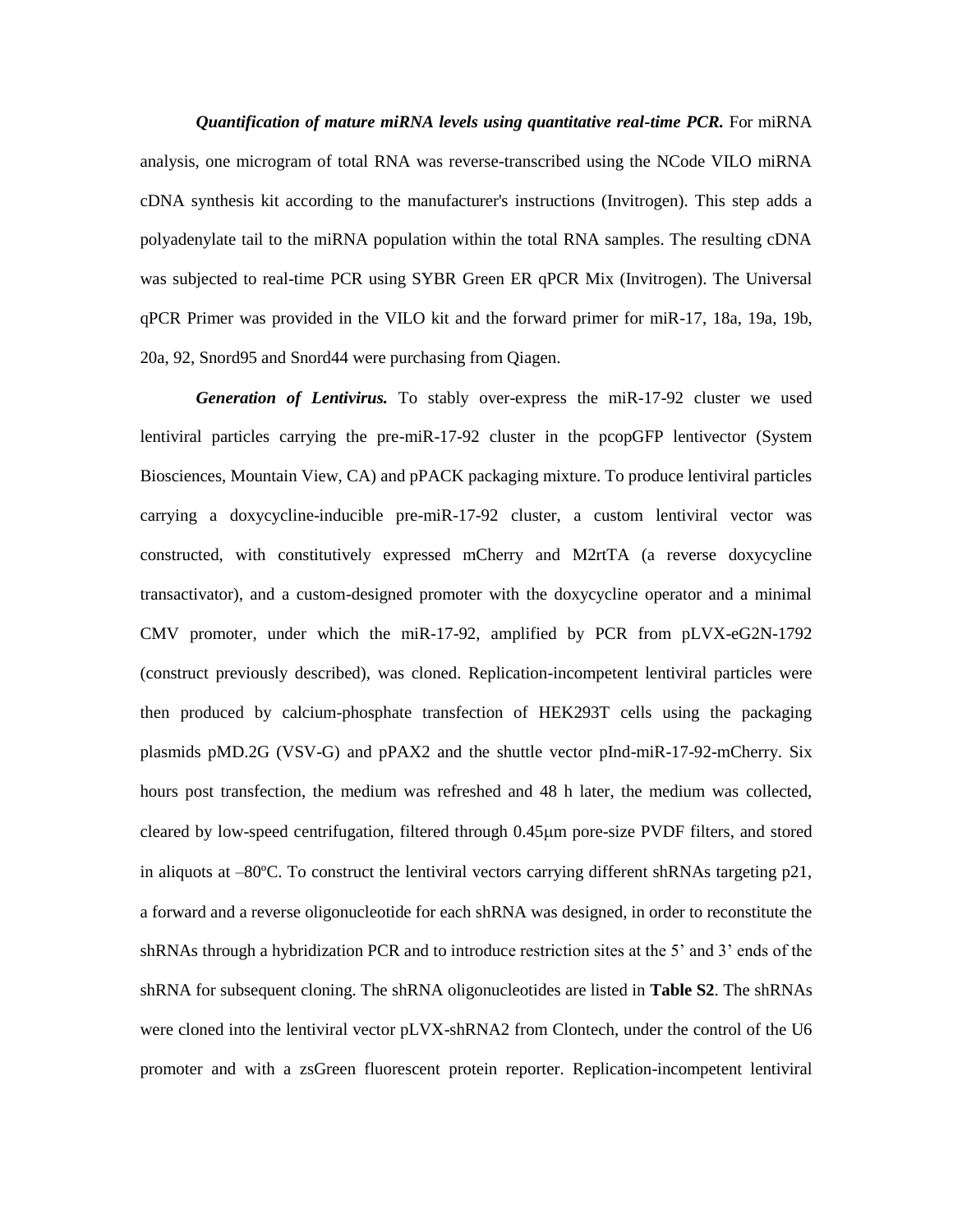particles were produced as described above. Tbx3 lentiviral vector and empty vector control were obtained from Origene.

*Western Blot Analysis.* Cells were harvested in RIPA buffer (Sigma) supplemented with a protease inhibitor cocktail (Roche Applied Science, Indianapolis, IN). 50µg of protein was resolved by SDS-PAGE and transferred to PVDF membranes (Amersham Pharmacia, Piscataway, NJ). Membranes were sequentially blocked with  $1X$  TBS containing 5% BSA (w/v), 1% chicken albumin (w/v) and 0.1% Tween20 (v/v), incubated with a 1:1,000 dilution of antibodies against p21 (2947), p27 (3688), p57 (2557), Cyclin D1 (2926), pSMAD2 (3108) from Cell Signaling or GAPDH (ab8245), Tbx3 (ab58264), Nanog (ab14959) from Abcam overnight at  $4^{\circ}$ C, washed 3 times with 1X PBS containing 0.05% Tween20 (v/v), incubated with horseradish peroxidase-conjugated goat anti-rat or goat anti-mouse antibody (Sigma), and washed again to remove unbound antibody. Bound antibody complexes were detected with SuperSignal chemiluminescent substrate (Amersham, Barcelona, Spain).

*Flow cytometry.* To identify pancreatic CSCs, the following antibodies were used: anti-CD133/1-APC or PE; (Miltenyi, Bergisch-Gladbach, Germany), anti-CXCR4-APC, SSEA-1- APC (both from Beckton Dickinson [BD], Heidelberg, Germany), anti-Alk4, (Cell Signaling Technology, Inc.), or appropriate isotype-matched control antibodies. DAPI was used for exclusion of dead cells (eBiosciences, San Diego, CA). Samples were analyzed by flow cytometry using a FACS Canto II (BD) and data were analyzed with FlowJo 9.2 software (Ashland, OR).

*Wound-healing assay.* Confluent cultures of primary cancer cells seeded in a 6-well plates were scratched using a 1 ml pipette tip after overnight starvation. Cells were washed twice with PBS to remove cell debris and then incubated at 37°C with serum-free media in the presence or absence of 300ng/ml recombinant human NODAL, 100ng/ml ACTIVIN, or 10 ng/ml TGF-β1. Migration was evaluated 24h later by calculating the average size of the wound determined by measuring the size of the wound at three locations ( $n = 3$  wounds per cell/treatment).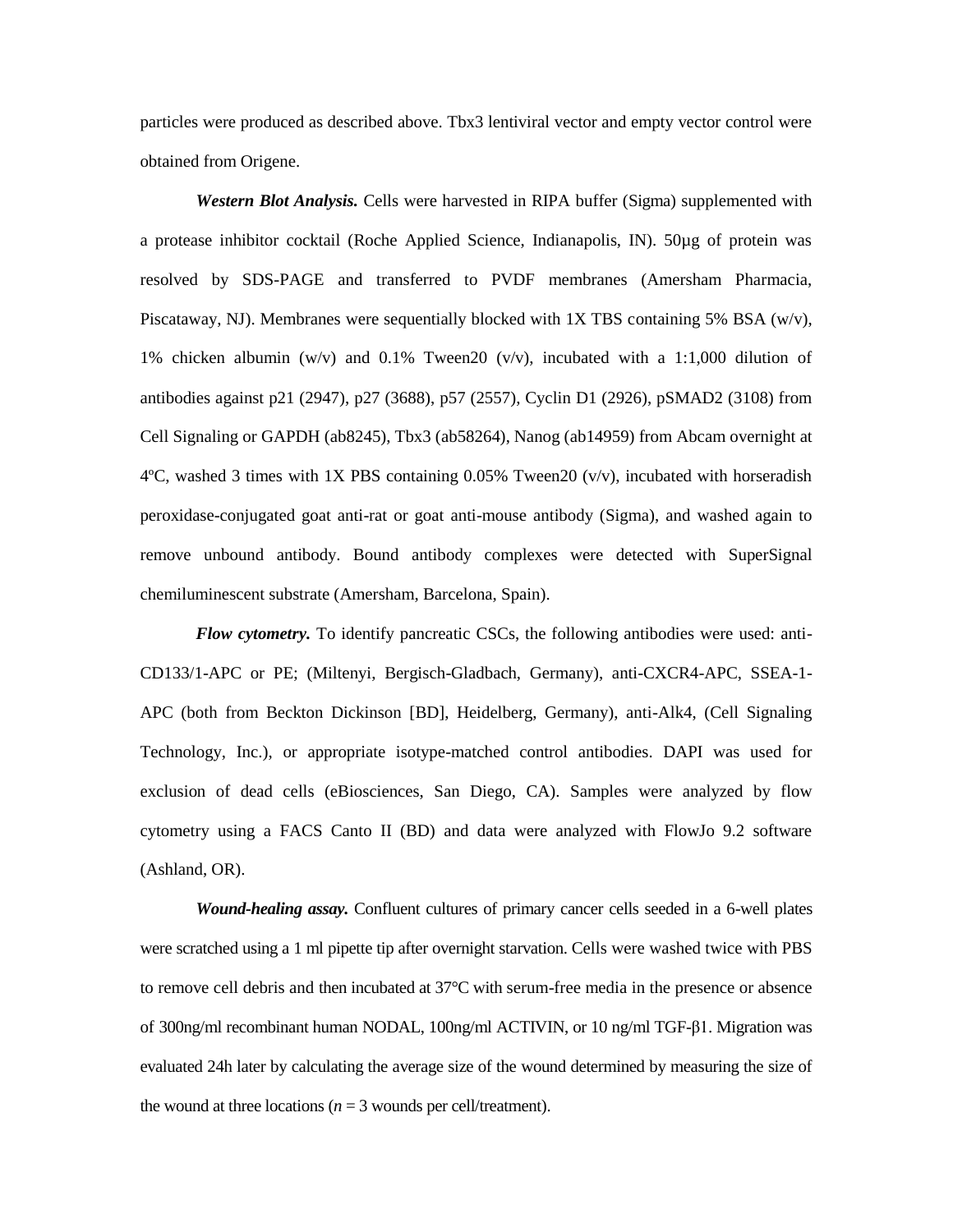*Invasion assay.* Invasion assays were performed using modified Boyden chambers filled with Matrigel<sup>TM</sup> (BioCoat, BD Biosciences, Heidelberg, Germany). Adherent and sphere culture derived cells were used for these experiments. Cells were added to the Matrigel<sup>TM</sup>-coated inserts and 750µL of serum-free medium with 300ng/ml recombinant human NODAL, 100ng/ml ACTIVN, and 10ng/ml TGF-β1 was added to the lower chamber. The assay chambers were incubated for 24h at 37°C. Invasive cells were fixed in 4% PFA and stained with DAPI using Prolong Gold (Invitrogen). The number of invaded cells was compared to control.

*Cell-cycle analysis.* Cells were trypsinized, washed in PBS, centrifuged, and pellets were fixed in 200 µl of 70% ethanol and stored at -20°C until use. Cells were centrifuged and pellets resuspended in 200 µl of PBS with 10 µg/mL of RNAse A. Cells were incubated for 1 hour at 37°C prior to resuspension in DAPI. For the identification of G0 quiescent population, cells were fixed in 100% ethanol at -20°C overnight, washed with PBS twice and stained with Ki67 (BD, Heidelberg, Germany) for 30min at room temperature, followed by an additional wash with PBS and staining with DAPI. Cell-cycle analysis was carried out by flow cytometry (CANTO II). Data were analyzed by FlowJO software.

*PKH26 assay.* Human primary pancreatic cancer cells were labeled with PKH26 red fluorescent cell membrane dye (Sigma) according to the manufacturer's instructions. Every 7 days for a total of 4 weeks, cells were harvested and PKH26+ cells were determined by flow cytometry.

*Senescence studies.* Expression of pH-dependent senescence associated betagalactosidase (SA-beta-gal) activity was analyzed in primary pancreatic cancer cells using the SA-beta-gal staining kit (Cell Signaling Technology, Boston, MA).

*Apoptosis assay.* Cancer cells and CSCs were plated at  $3x10^5$  cells/well in a 6-well tissue culture plate and cultured in presence of gemcitabine (100ng/ml) for 7 days. Attached and floating cells were collected, resuspended and stained with Annexin V (550474; BD Bioscience) and after incubation with Annexin V binding buffer (556454; BD Pharmingen) cells were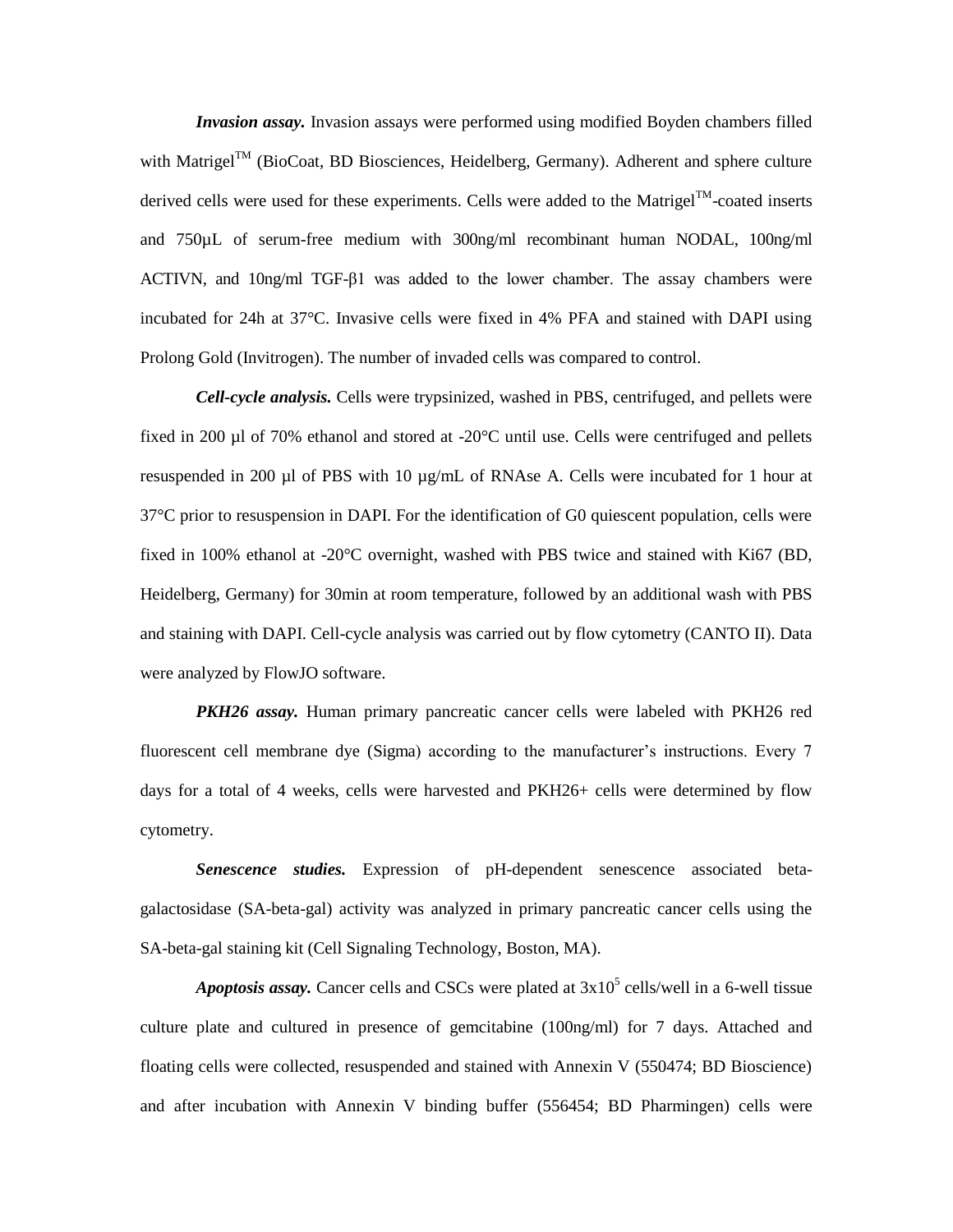incubated with DAPI. Annexin V+ cells were determined by cytometry.

*Plasmid construct and transfection.* The pCAGA12-luc SMAD4 reporter plasmid is a synthetic SMAD responsive luciferase reporter vector that was generated by cloning 12xCAGA (consensus SMAD binding element) into the pGL3 basic plasmid (Promega) (Dennler et al., 1998; Savary et al., 2013). Human primary pancreatic cells were plated in 24-well tissue culture plates and co-transfected with pCAGA12-luc SMAD4 reporter and control Renilla plasmid using Lipofectamine 2000. Forty-eight hours post transfection, Gaussian luciferase and Renilla luciferase were measured using a Dual Luciferase assay kit (Promega). Luciferase activity is plotted as a percentage of the activity measured in control transfected cultures.

*3' UTR luciferase reporter assays.* The GLuc-ALK4-3'-UTR clone and GLuc-Tbx3-3'- UTR clone (GeneCopoeia, Labomics, Nivells, Belgium) and a control 3'UTR-reporter construct were transfected in human embryonic kidney (HEK) 293T cells seeded in presence of 50 nmol/L of miR-17-92 precursor or negative control. Gaussian luciferase and alkaline phosphatase activities were measured by luminescence in conditioned medium 48 hours after transfection using Dual-Light® detection system (Genecopoeia). Luciferase activity was plotted as a percentage of the activity measured in control-transfected cultures.

*Antagomirs.* Knockdown of miR-17-92 was achieved *in vitro* and *in vivo* by administering a miR‐17, -18a, -19a, -19b, -20a, -92 antagomir mix or scrambled control, which were chemically synthesized as  $2\square$ -O-methyloligoribonucleotides by BioSpring (Frankfurt, Germany). The antagomirs are labeled with Cy3 and contain cholesterol, which facilitates both their tracking and entry into cells, respectively.

*Immunohistochemistry*. For histopathological analysis, FFPE blocks were serially sectioned (3μm thick) and stained with hematoxylin and eosin (H&E). Additional serial sections were used for *in situ* hybridization (ISH) with ALU probe or immunohistochemical (IHC) analysis for CYTOKERATIN-19. For ISH, antigens were visualized using a DAKO ISH